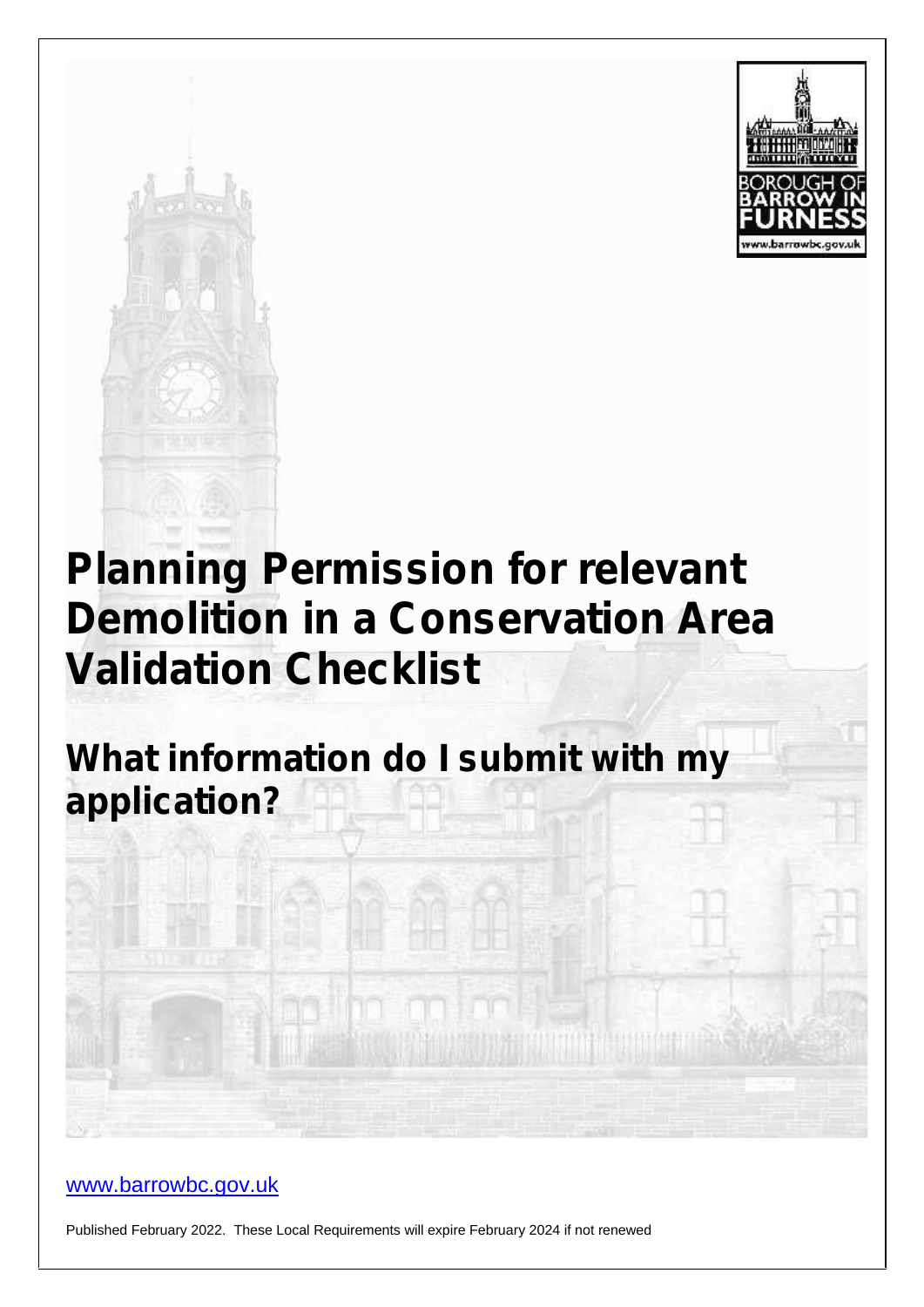## **Introduction**

This document should be used by applicants and agents intending to submit a planning application to the Authority. It provides a checklist of the supporting documentation that may be required at the time of submission. The document is intended to be comprehensive in terms of the wide range of developments that it covers and in the majority of cases not all of the criteria will apply. A pre application meeting with officers should establish the areas of subject matter and level of detail required to support your application.

The checklist will;

- Identify the type and extent of supporting material necessary
- Give you greater certainty
- Help to minimise the likelihood that validation of your submission will be delayed by us having to request more information.

## **National Requirements<sup>1</sup>**

#### **Forms**

Completed form (3 copies to be supplied unless the application is submitted electronically)

#### **Plans**

- The National requirements are for 'a plan which identifies the land to which the application relates'. This shall be met by providing a plan based on an up-to-date map at an identified metric scale. For built up areas and within villages the location plan shall be at a scale of 1:1250 (or 1:2500 in the case of larger or more remote sites) and indicate the direction of North. Wherever possible the plan shall be scaled to fit onto A4 or A3 size paper. The location plan will clearly identify the land to which the application relates within a red line and within a blue line for any other land owned by the applicant located adjacent to the application site. Three copies need to be supplied unless the application is submitted electronically.
- The subject of the application (3 copies to be supplied unless the application is submitted electronically) including:
- Block plan of the site (e.g. at a scale of 1:100 or 1:200) showing any site boundaries
- Existing and Proposed Elevations (e.g. at a scale of 1:50 or 1:100)

#### **Certificates**

- The completed Ownership Certificate (A, B, C or D as applicable) as required by Regulation 6 of the Planning (Listed Building and Conservation Areas) Regulations 1990
- In addition, where Ownership Certificates B, C or D have been completed, notice(s) as required by Regulation 6 of the Planning (Listed Building and Conservation Areas) Regulations 1990 must be given and/or published in accordance with this Regulation

#### **Other Information**

Design and Access Statement as required

## **Local Requirements**

Shall include the following as may be relevant to the application:

- A clear and full description of the proposed works
- Professional structural survey of the building
- Statement of significance in accordance with paragraph 189 of the National Planning Policy Framework (guidance document available at:

<sup>&</sup>lt;sup>1</sup> The national guidelines are subject to change at short notice but we will endeavour to update these at the earliest opportunity.